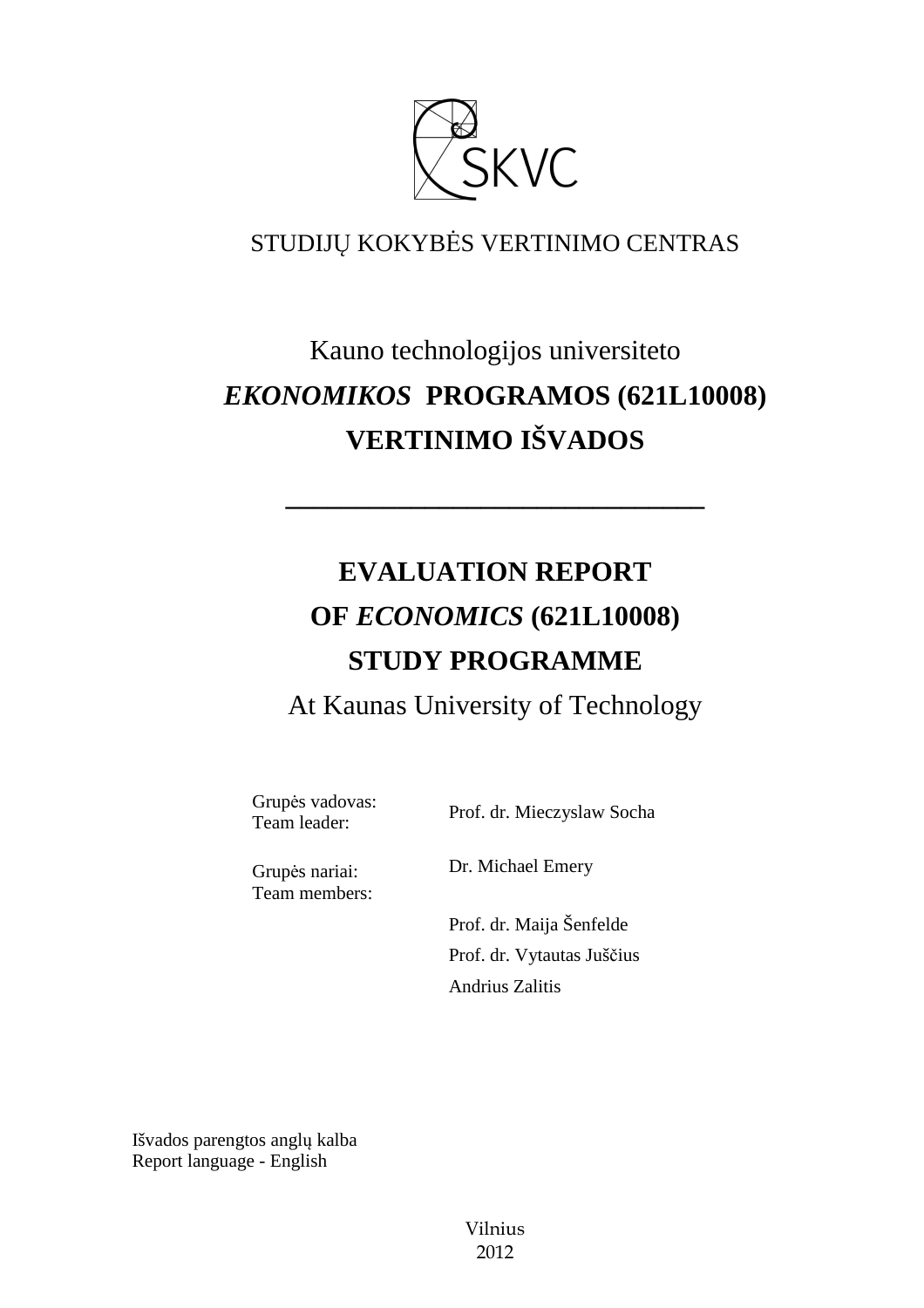#### **DUOMENYS APIE ĮVERTINTĄ PROGRAMĄ**

| Studijų programos pavadinimas                           | <b>Ekonomika</b>             |
|---------------------------------------------------------|------------------------------|
| Valstybinis kodas                                       | 621L10008                    |
| Studijų sritis                                          | socialiniai mokslai          |
| Studijų kryptis                                         | ekonomika                    |
| Studijų programos rūšis                                 | universitetinės studijos     |
| Studijų pakopa                                          | antroji                      |
| Studijų forma (trukmė metais)                           | Nuolatinė (2), ištęstinė (3) |
| Studijų programos apimtis kreditais                     | 120                          |
| Suteikiamas laipsnis ir (ar) profesinė<br>kvalifikacija | Ekonomikos magistras         |
| Studijų programos įregistravimo data                    | 2007-02-19<br>No. ISAK-225   |
|                                                         |                              |

#### **INFORMATION ON EVALUATED STUDY PROGRAMME**

–––––––––––––––––––––––––––––––

| Title of the study programme                           | <b>Economics</b>                  |
|--------------------------------------------------------|-----------------------------------|
| State code                                             | 621L10008                         |
| Study area                                             | Social Science                    |
| Study field                                            | Economics                         |
| Kind of the study programme                            | University studies                |
| Cycle of studies                                       | second                            |
| Study mode (length in years)                           | Full time $(2)$ , part time $(3)$ |
| Scope of the study programme in credits                | 120                               |
| Degree and (or) professional qualifications<br>awarded | <b>Master in Economics</b>        |
| Date of registration of the study programme            | 2007-02-19<br>No. ISAK-225        |

#### ©

Studijų kokybės vertinimo centras

The Centre for Quality Assessment in Higher Education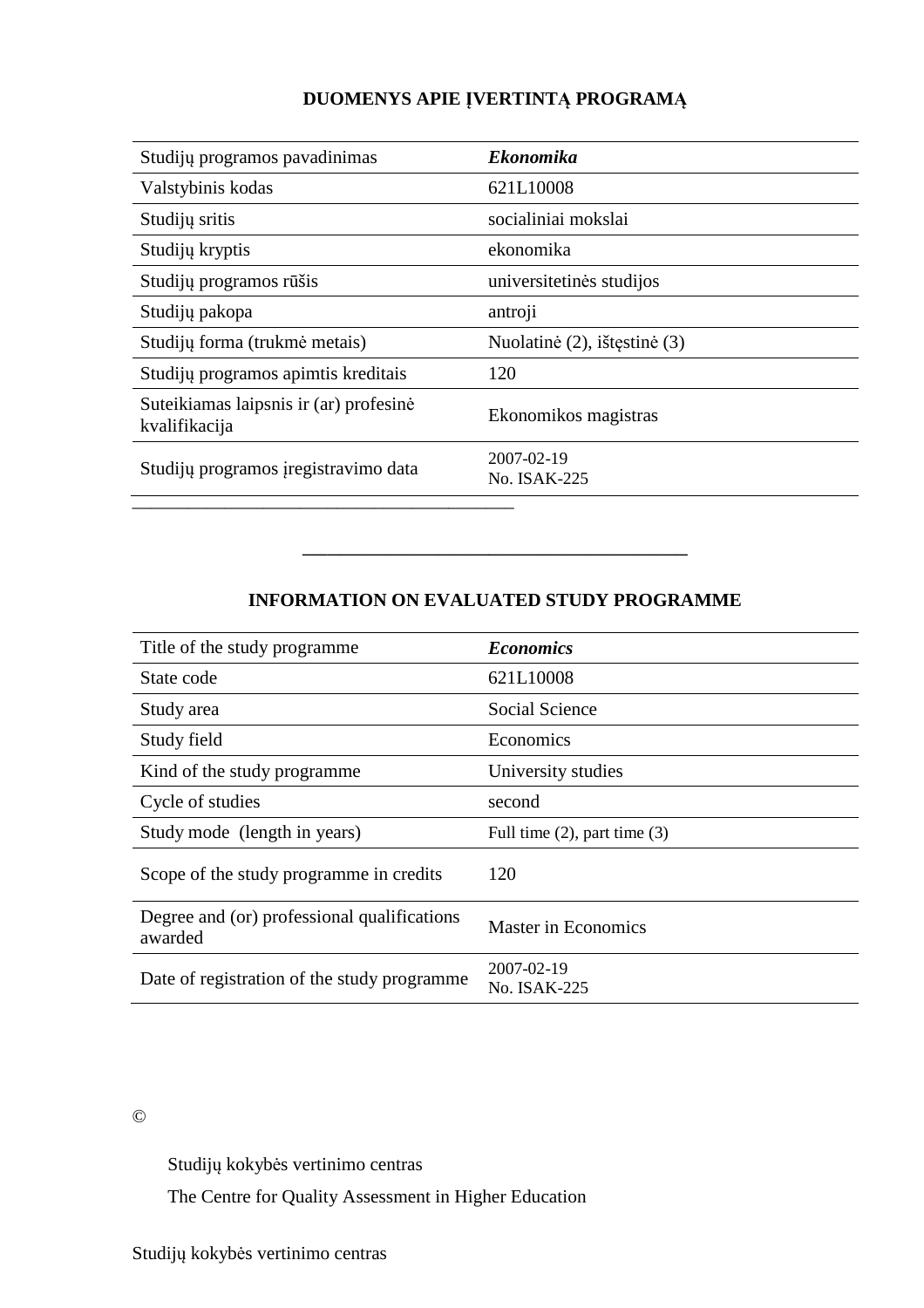### **CONTENTS**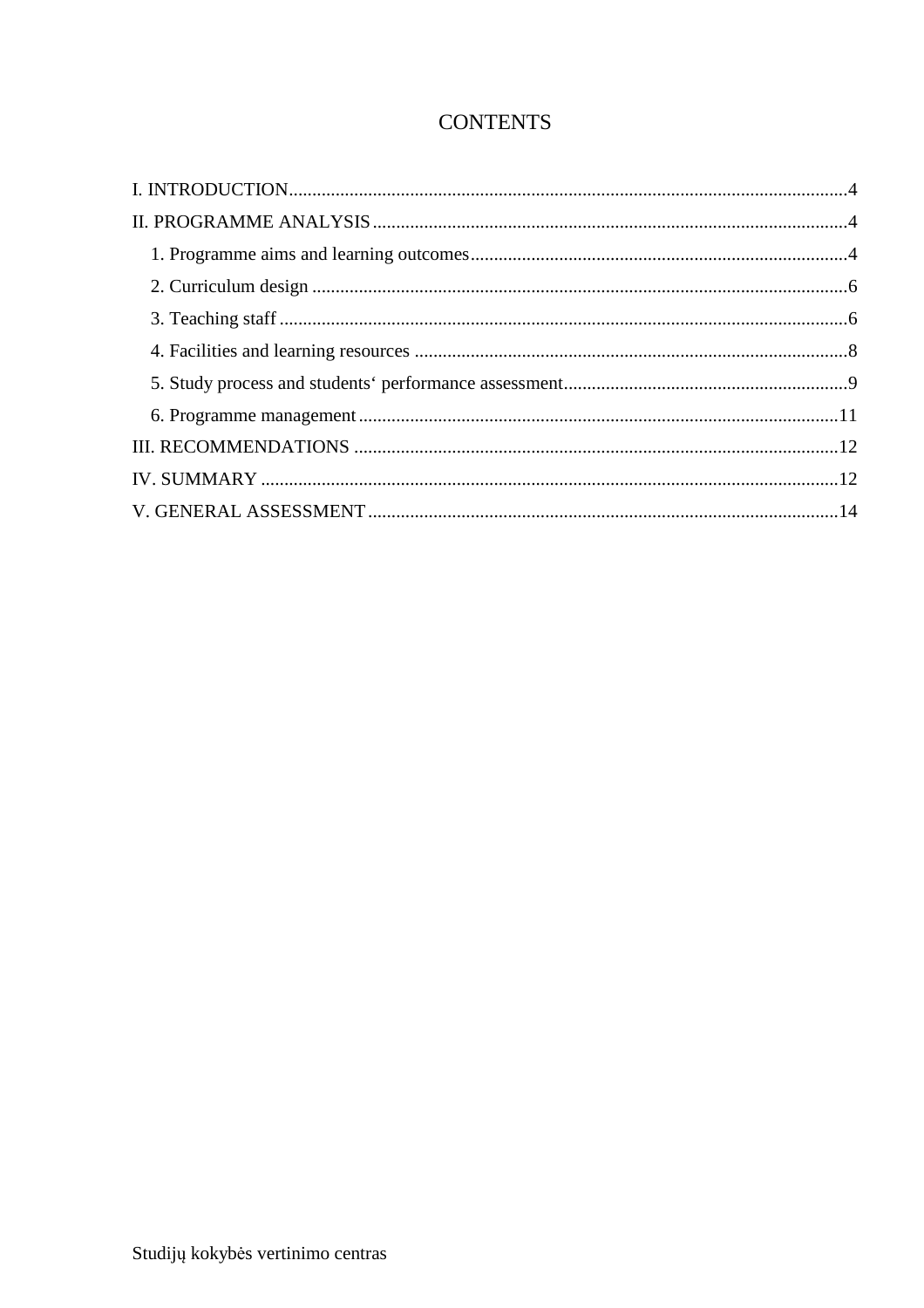#### I. INTRODUCTION

Kaunas University of Technology is one of the biggest universities in Lithuania. The University has 13 faculties that contain 73 departments. There are 960 lecturers and 146 scientific staff members and 2,800 employees. Over 13,000 students study at the University, this includes 400 doctoral students and over 200 foreign students.

The *Economics* Master programme is offered by the Faculty of Economics and Management (FEM) which houses 7 departments. There are more than 2,000 students (and 40 doctoral students) in eight undergraduate study programmes and ten graduate study programmes. 120 teachers work at the Faculty.

Following the order of Rector the Self-evaluationt group was formed. It considered all relevant data from the last five years and prepared the Self- Evaluation report (SER). The work of the group was coordinated by prof. Assoc.prof. Jurgita Stravinskienė who was supported by four staff, one student and one social partner's representative.

The external evaluation team consisted of international experts, who visited the University on 6 December 2012. The team leader was prof. Mieczyslaw Socha (Poland) and other team members were Michael Emery Ph.D. (UK), prof. Maija Šenfelde (Latvia), prof. Vytautas Juščius (Lithuania) and Andrius Zalitis (Lithuania).

The team would like thank the Faculty for well organised site visit and information supplied during it.

#### II. PROGRAMME ANALYSIS *1. Programme aims and learning outcomes*

The SER states that , the aim of the study programme of Economics is to prepare highly qualified specialists in economics who possess knowledge of classical and modern economic theories and up-to-date economic models; are able to recognise theoretical, practical and interdisciplinary economic problems at the concept level and solve them independently; provide methodological arguments and perform applied research in economics and communicate their results efficiently".

The master programme intends to cover general economic knowledge and deep competences. Consequently, the main aim of the programme reflects this intention to prepare exceptional economic specialists in such broad areas as accounting, finance, and marketing with the abilities to solve economic problems, both practical and interdisciplinary, and to undertake applied research. Theses aspects are further expanded in a series of listed objectives outlining the areas of deep economic knowledge, applied and interdisciplinary research, problem solving, and communication. The aims are clearly tabulated and correlated to the intended learning outcomes and the corresponding courses.

There are five groups specified by description of learning outcomes (LO): knowledge and its application, research skills, subject-specific skills, social skills and personal skills. They were designed using experiences in building Dublin descriptors, recommendations of British quality assurance agency QAA, requirements of Lithuanian National Qualifications Framework, European Qualifications Framework for lifelong learning and Framework for Qualifications of the European Higher Education Area.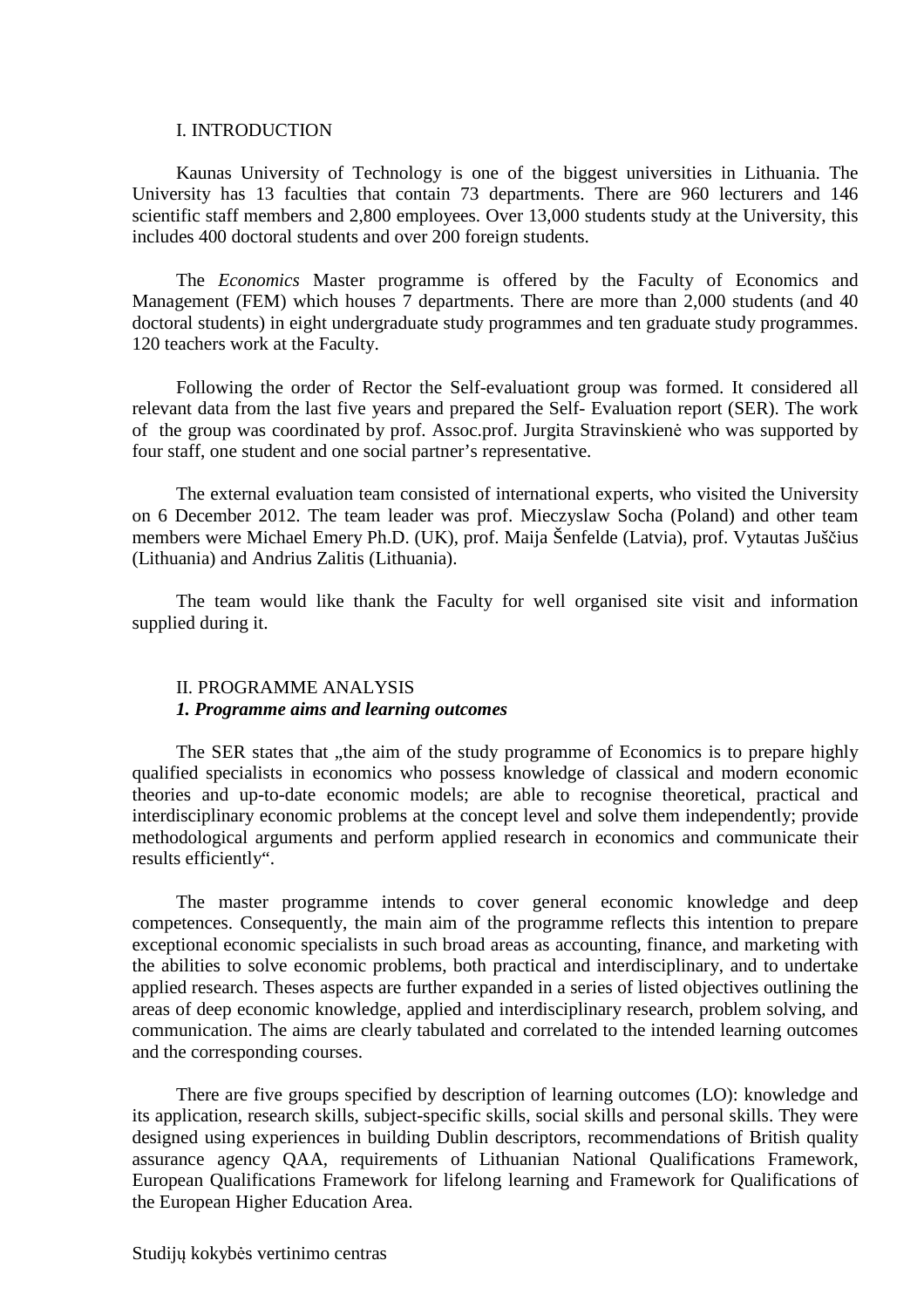However, there is a change in wording at least because the four 'objectives' become four key 'aims' in the SER. This mix of terminology needs review and clarification. Additionally, further clarification on how the dichotomy between 'general' and 'deep' can be achieved is needed. It is insufficient to just refer to T-form and I-form learning models.

It is clear that the demand for economists has been analyzed by the FEM and, additionally, cognoscente has been taken of KTU's mission to provide international level studies based on current research activity. For these reasons the broad areas of accounting, finance, and marketing were selected as specialisations.

Relationship matrix of learning outcomes and courses (subjects), provided in the SER, is useful. Programmes aims and intended outcomes are published both on faculty and university websites. Students and teachers are familiarised with LO.

It is important that this programme is regularly reviewed and a more international approach is being implemented. Although it is stated in the SER that there is an awareness of the European Higher Education Area (EHEA) guidelines, the aims, apart from the term 'global environment' used, should reflect internationalisation more positively and dynamically. Consideration should therefore be given to including internationalism/internationalisation as one of the broad areas of the aims.

The Economics master programme is not unique. There are similar programmes in the Baltic States and in Western Europe. In comparison with other programmes, the intended learning outcomes indicate a similar level of master studies. They are clearly defined (knowledge; instrumental skills); special skills; social skills; and personal skills) and tabulated in the SER and correlated to the appropriate courses. For example, under 'knowledge' there is a reference applying economic theories to international and global situations. The study subjects which relate to this learning outcome include Features of European Markets, Global Finance, and International Trade Economics. It shows that internationalization aspects are insufficient and an international culture is required.

 The level of studies is appropriate for master level as evident by both the learning outcomes and the study courses themselves. However, the correlation between aims, outcomes and courses could be more visible; 'global environment' is mentioned in a programme name, but more international courses should be offered in the curriculum. Overall, the intended learning outcomes are related to the capabilities and competences that the students are expected to demonstrate. Students are satisfied with the programme and the number of applicants has even grown.

The expert team sees it as a positive feature that the LOs are reviewed regularly by a number of relevant bodies including the Programme Committee and a representative of social partners. Positive fact is that stakeholders were involved in designing new programme aims and learning outcomes. Achieved learning outcomes are exceptionally well assessed by main stakeholders i.e. students, graduates and employers in their surveys.

*In general the programme aims and learning outcomes are consistent with the type and level of studies. The name of the programme, its learning outcomes, content and the qualifications offered are compatible with each other as well. The aims and learning outcomes correspond to KTU and faculty mission, are publicly available, presented in Academic Learning System. Learning outcomes however do not fully cover the profile programme. More*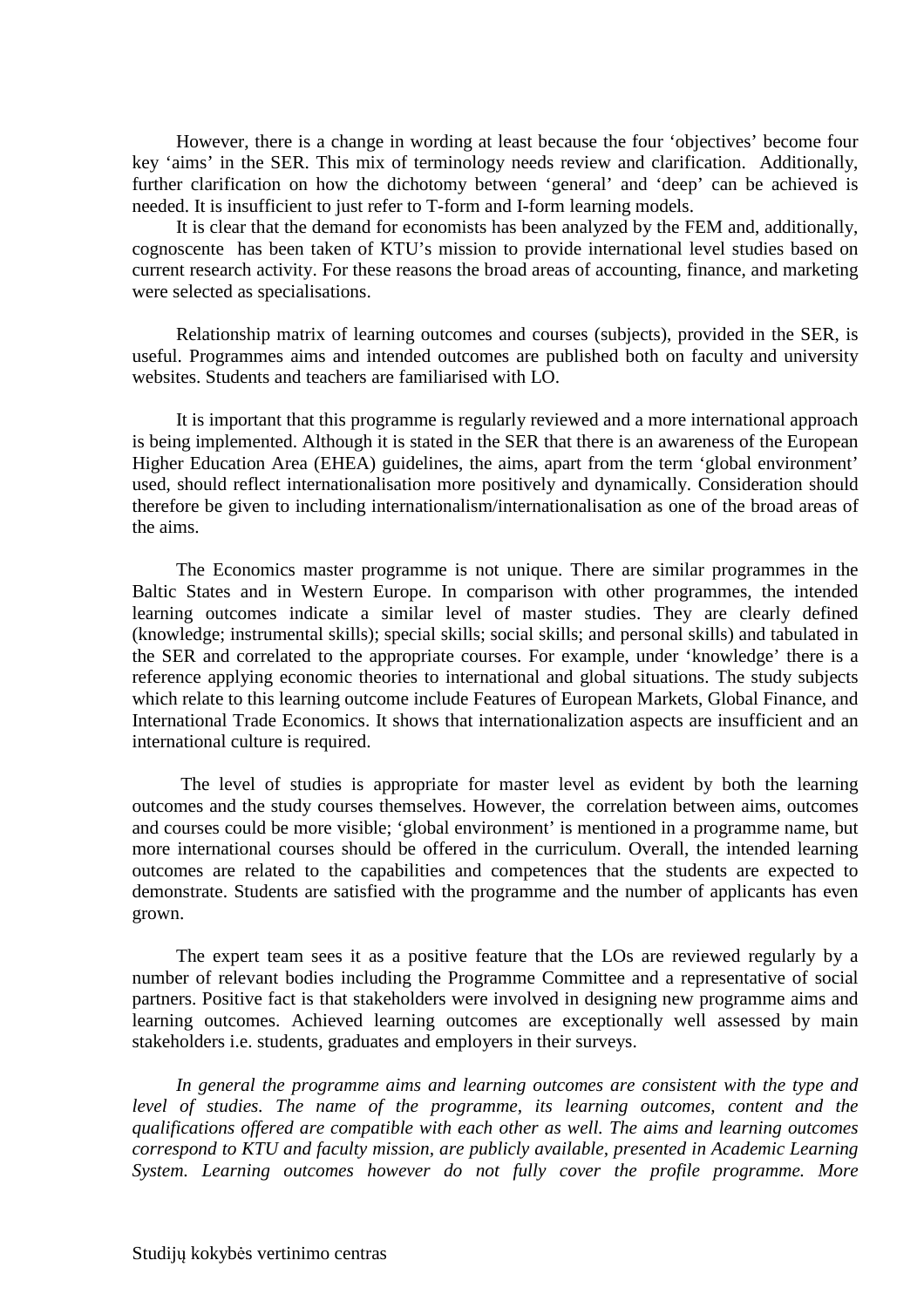*international emphasis in respect of the range of international courses offered in the curriculum is needed.* 

#### *2. Curriculum design*

The KTU has the unanimous methodology for construction of study programmes. The total volume of the study programme is 120 ECTS credits, and the number of credits for each target part of the Economics programme is allocated so that the students could achieve the learning outcomes successfully. The volume of study field courses comprises of 60 credits (it constitutes 50 % of the study programme). The volume of elective courses determined by the University is 30 credits, which constitutes 25 % of the Programme. Students deepen knowledge and develop skills when choosing one of six offered alternative modules in economics. Coherent structure of the study programme and proportional distribution of courses in each semester (no more than 5 courses) guarantees proper arrangement of courses over semesters.

A positive feature of programme is that thesis defence is public and members of Board of Defence includes business experts. The questions asked during the final exam concern rather thesis and rare test knowledge and skills acquired over the whole study programme.

 The SER demonstrates some structure changes of analysed master programme from 2012/13 academic year. The programme has been changed while reducing the volume of some courses to 5 credits and increasing that of the major study courses to 10 credits. Until 2012/13 academic year the courses in the programme were of the same volume, i.e. 6 credits each. It should be noted that the increase in the volume of major courses from 6 to 10 credits raised the number of contact hours from 48 to 64 hours respectively. Due to the changes the amount of students' individual work grew from 112 to 203 hours. The key argument of changes is that greater volume of major courses enables to apply innovative study methods such as problembased task solving, and increase the number of group work which develops team work skills.The arguments are reasonable. The increase of the amount of students' individual work is justified. Another change introduced in the programme design since year 2012/13 was the specialised modules of economics developing the modular framework of studies. Students support such system because it broadens his/her choice. Each specialised module of 4 deepening courses and two major courses, each equivalent to 10 credits.

The length of study is rather long (two years of full-time studies and three years of parttime studies) in comparison to similar programmes in some other countries. The expert team recommends to consider shortening the programme. It could become a competitive advantage and the new possibility to attract new students.

The programme would benefit focusing on current issues troubling Lithuania (for example migration), European and global economies. Faculty may consider offering more classes which would develop advanced analytical competences and expand knowledge on social and economic environment.

*The programme is consistent with current legal requirements and enables achieving intended learning outcomes. Programme structure is balanced, term workloads comparable. The content of the subjects and modules is consistent with the type and level of studies. The panel would encourage administration to consider shortening the programmes and advertise it as a mean of attracting new students. The programme and its content could more directly reflect the current business problems.*

#### *3. Teaching staff*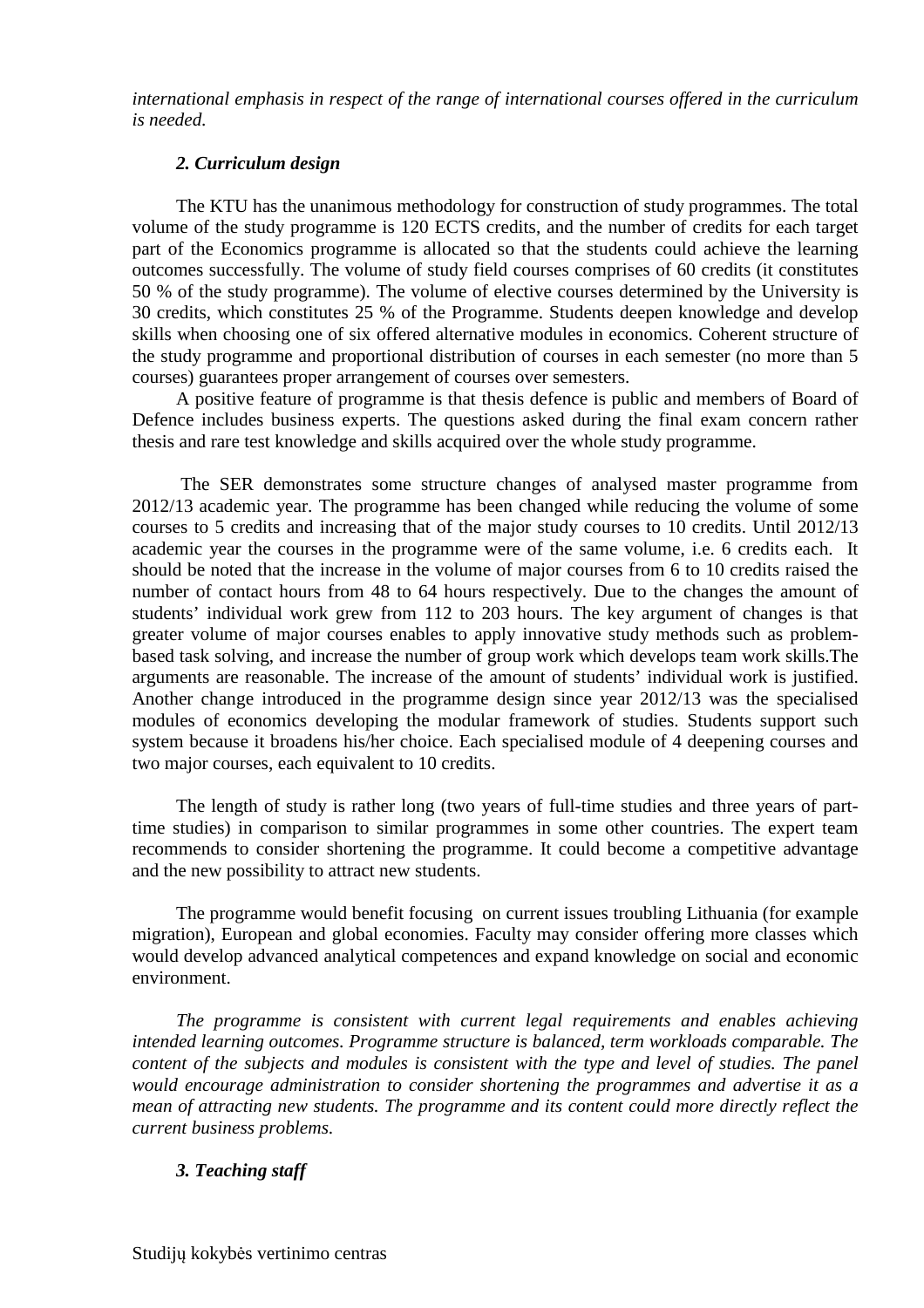The programme is delivered by 33 lecturers. The list of programme teachers includes 16 professors, 14 associate professors and 4 senior and other lecturers, which is accordingly - 48.5 % of professors, 42.4 % associate professors and 9 % lecturers. The number of the teaching staff is adequate to ensure the achievement of LO. Programme teachers conduct scientific researche, take part in international projects, have adequate didactic experience. 31 teachers have doctoral degree, which constitutes 94 % of all teachers in the programme. The percentage exceeds the formal requirements (80 %) laid down in the legislation. Majority speaks in at least two foreign languages. The site visit however brought the expert team to conclusion that knowledge of English language of some lecturers is not deep enough to deliver lectures in English and it makes some difficulties for further international cooperation and internationalization of studies.

16 lecturers teach study field courses, 8 of them (50 %) are professors (requirement - at least 20 %). The skills of academic staff is in compliance with requirements laid down in applicable legal acts and allows implementing aims, objectives and learning outcomes of the programme. Many lecturers have practical experience of working in the sphere of the study programme.

 Staff is appointed in a rational manner with qualifications' and experience directly relevant to teaching on Economics programme. The staff commitment to the programme and its students is evident. Students and graduates expressed high satisfaction with staff calling them " the big asset to this programme".

Average age of the Programme lecturers is 46 years. The majority of teachers are younger than 40. In terms of age, it presents a favourable factor, since its structure is balanced between experienced employees and joining young teachers. Teaching staff turnover is able to ensure an adequate provision of the programme.

The new academic staff have mostly come from the Kaunas University of Technology, after gaining master of Doctoral degree. Such practice has some advantages, but it creates some obstacles for teachers' recruitment from outside.

The faculty creates favourable conditions for the professional development of teachers. Professional development of staff is guaranteed by both KTU and the Faculty setting out plans for individual activities each year. Teachers show great interest in acquiring new didactic skills and conducting scientific research. The programme teachers improve their qualification participating in various trainings and seminars organised in Lithuania. Many teachers have improved their qualification at foreign science and educational institutions. A substantial part of teachers attend international scientific conferences and give lectures at foreign universities in the frame of ERASMUS programme. However, as mentioned in the SER, low number of visiting lecturers from foreign universities gives lectures at KTU, and this limits internationalization level of the programme.

Between 2007 and 2011 Economics programme teachers published 43 articles in the publications of the main list Institute of Information Science (ISI), 58 articles in other publications cited in ISI databases (proceedings, etc.), 407 scientific articles in other scientific publications cited and referred in international databases approved by Lithuanian Scientific Board. Additionally, some articles of programme professors were published with co-authors master students and graduates (which is an important excersize in order to pursue a student's scientific career). Closer scrutiny of teachers' scientific achievements shows, however, that they fail to publish in renowned international scientific journals, and papers listed on ISI Web of Science were often part of the Engineering Economics journal published by the faculty. The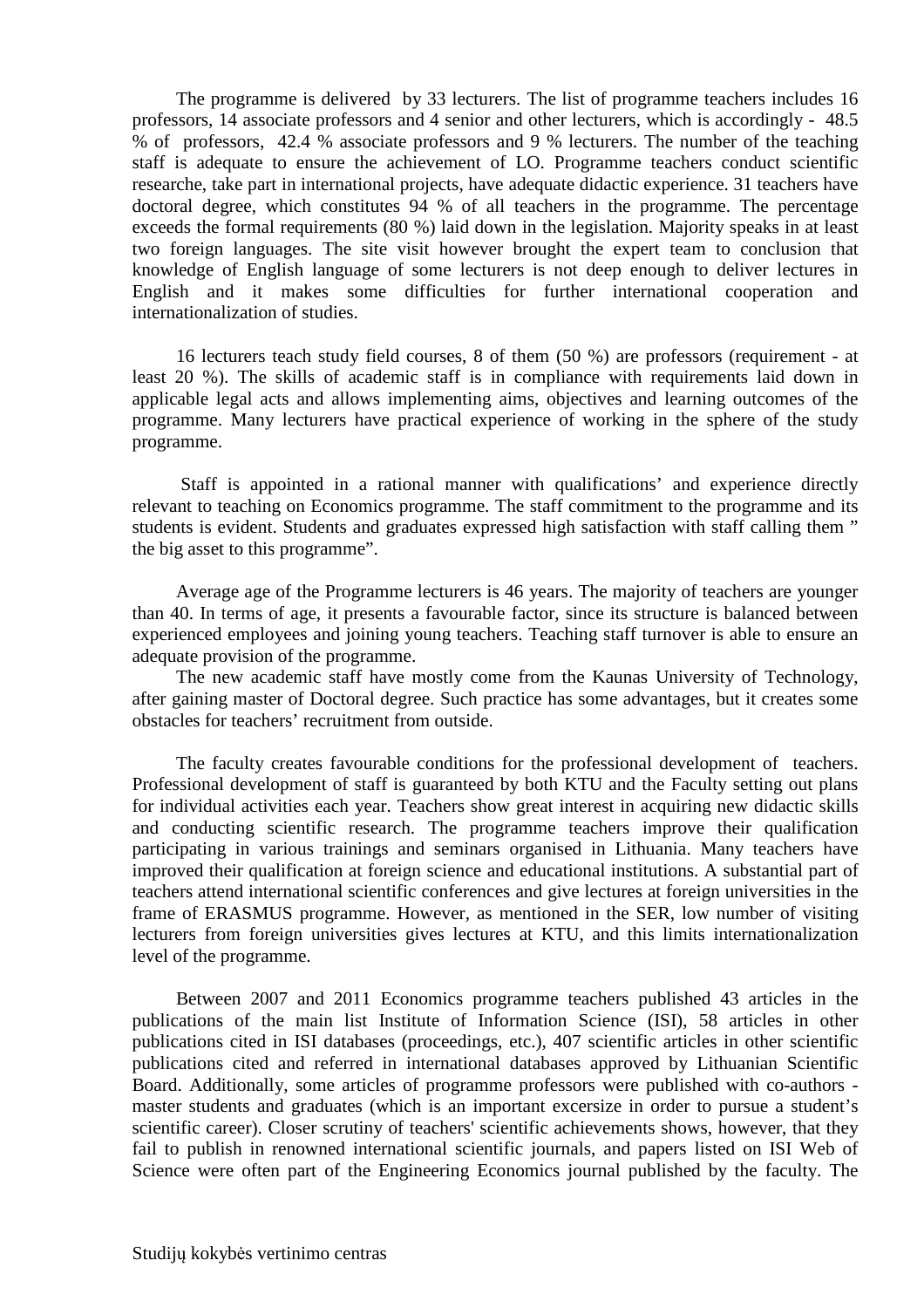expert team encourages faculty administration to consider a system of incentives for teachers to publish in international journals.

*Information gathered suggests that the Economics second level programme is delivered by teaching staff adequate in number, qualifications and substantial didactic experience. Staff consists mainly of professors and associated professors. The legal requirements concerning second-cycle education are fulfilled. Core Staff is stable. The recruitment policy does not ensure the employment for graduates and professors from other Lithuanian and EU universities. Academic staff show deep interest in acquiring new didactic skills and conducting scientific research. More frequent publications in esteemed international journals and participation of foreign teachers is needed. Foreign language abilities of some teachers could be improved.* 

#### *4. Facilities and learning resources*

There are 19 rooms (1,053 places) in the Faculty. All of them are equipped with Multimedia and stationary computers. The number of rooms is fully sufficient for the implementation of studies in full-time and part-time study delivery forms. In the last five years, one more computerised teaching laboratory (12 places) has been installed in the faculty, where up-to-date computer hardware and software is used. Three laboratories (67 places) are equipped with Multimedia. The computerised laboratories are maintained by qualified technical staff. The faculty has 7 (125 places) computerised rooms and teaching labs in total. In addition, there is a possibility to use 2 teaching laboratories (70 places) in other faculties. Microsoft Office (Microsoft Excel), ...EWiews" 7 and IBM SPSS Statistics version 19 software.

Packages are used during laboratory works and tutorials in the Faculty. The virtual learning environment is available for teaching purposes (MOODLE system), but students would like to see more possibilities to develop their skills of using virtual learning environment.

The faculty has enough teaching laboratories and computerised rooms. 11% of all contact hours are planned for computer work for one student per semester. During contact hours and individual studies, students have access to wireless network connection. All students are given access to world scholarly and scientific literature databases (EBSCO, EMERALD, Proquest etc.) Additionally, the expert team encourage teachers and administration to get primary data from Department of Statistics to the Government of the Republic of Lithuania (LSD), companies. Primary data create favorable conditions to upgrade scientific research for the staff and bring studies closer to real business.

The FEM has 19 lecture rooms which have a total capacity of 1000 seats. The faculty uses 4 bigger rooms able to seat 760 students, which owned by other faculties when needed. All didactic rooms are equipped with computers and video projectors. 7 computer and teaching labs with total capacity of 125 seats are used for the teaching process. Each year, substantial financial resources are allocated to improve the standard and modernise material resources, computer hardware and software. Just between 2008 and 2011 2.5 million litas were spent for that purpose. Adequate resources were also created for problem-based teaching, however, the problem of insufficient number of interactive teaching rooms occured. In conjunction with Google, a project is going to be implemented. Students will be asked to solve real business problems in given timeframe.

Capacity of rooms used for didactic purposes and their quality are sufficient for demands of the FEM and programme in Economics. Site visit allowed to conclude that premises are suitable for supporting teaching and learning in general. The University and Faculty libraries with reading rooms are dated however. Student would like to see the library working longer during the session and there would be the bigger books stock in the library. The FEM library is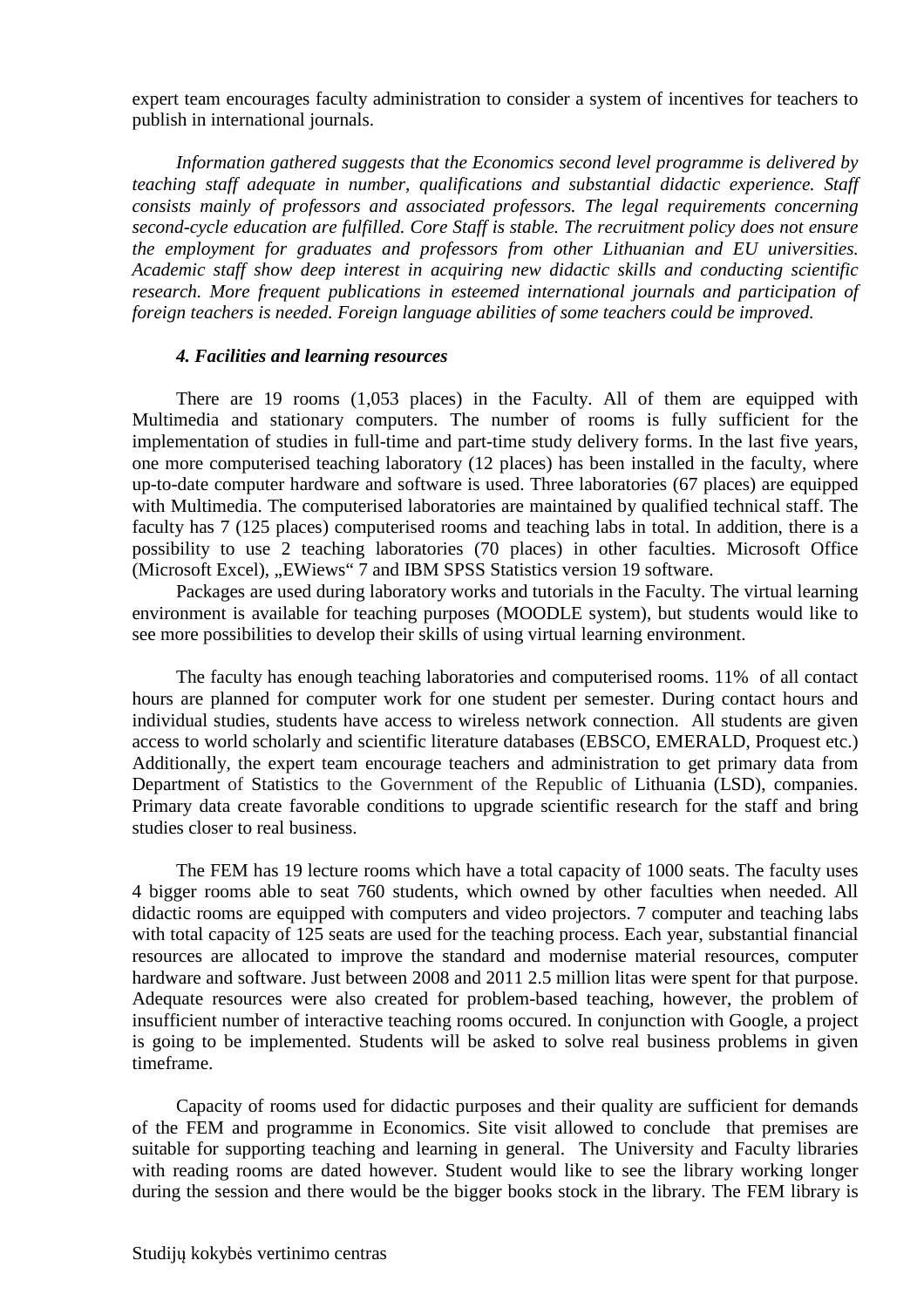small, and stock is ageing. Staff must go for mobility programs to learn more about the latest and most suitable international books for this programme.

*Material resources and their quality create sufficient conditions to achieve programme aims and intended learning outcomes and programme aims. The faculty modernises and incurs substantial costs updating computer equipment. Selected statistical software and access to scientific journal databases are provided to deliver classes and conduct scientific research. Statistical databases and econometric packages are used for study purposes. There is limited access to primary data from companies. University and Faculty library with reading room is dated. Library could be more flexible (longer working time during session) and supportive to students.* 

#### *5. Study process and students' performance assessment*

Admission rules are universal across all second-cycle degree courses. Admission to the master Economics programme is based on candidates' past performance. They are selected through competition. Competitive score when entering Master's studies (*KBM*) is calculated according to the entrant's data of university first cycle study diploma supplement and the indexes of scientific activity. Evaluation of scientific activity is performed by the admission commissions of faculties. The admission requirements are well-founded. The university uses a transparent admission system for selection of candidates.

The organization of the study process of the study programmes are determined by the Senate of KTU. The timetable of courses is determined in order to guarantee the optimal timetable of students' workload. Studies at the University are organised according to general and individual plans and timetables. Faculty has well developed system of students' internships. Students recall good experience with working placement and they are satisfied with faculty's support. Employers did not complaint about the students taken to the practical training. The organisation of the study process ensures an adequate provision of the programme and the achievement of the learning outcomes.

FEM supports students . Critical role is played by thesis supervisors, programme coordinator and lecturers. Students can get answers to their questions in the faculty departments where lecturers have their contact hour timetables. Each lecturer consults students twice a week. There is a special information office in the FEM where a student can get all the necessary information. Students are encouraged to develop their scientific creativity and present its results at annual scientific conferences for Economics and Management. The topics of students' presentations are most often related to the students' Final Degree Projects. Students only in rare cases participated in the Faculty's research programs. The University also gives students opportunities to pursue their cultural and sport interests.

The panel confirms that verification system of learning outcomes works well. The samples of students' exam papers and master thesis show that teachers' feedback is present. Students demonstrate the sufficient research skill abilities required for the second level university degree. Closer observation of presented exam papers and Final works shoed that not all tests were well designed. The test with choice "Yes" and "No" is not adequate for master level subject knowledge evaluation.

English version summary in bachelor thesis is not enough informative. There is information on aims of the thesis and their structure, but it is very hard to learn what the main achievement of a student was. References are not always provided in a consistent manner.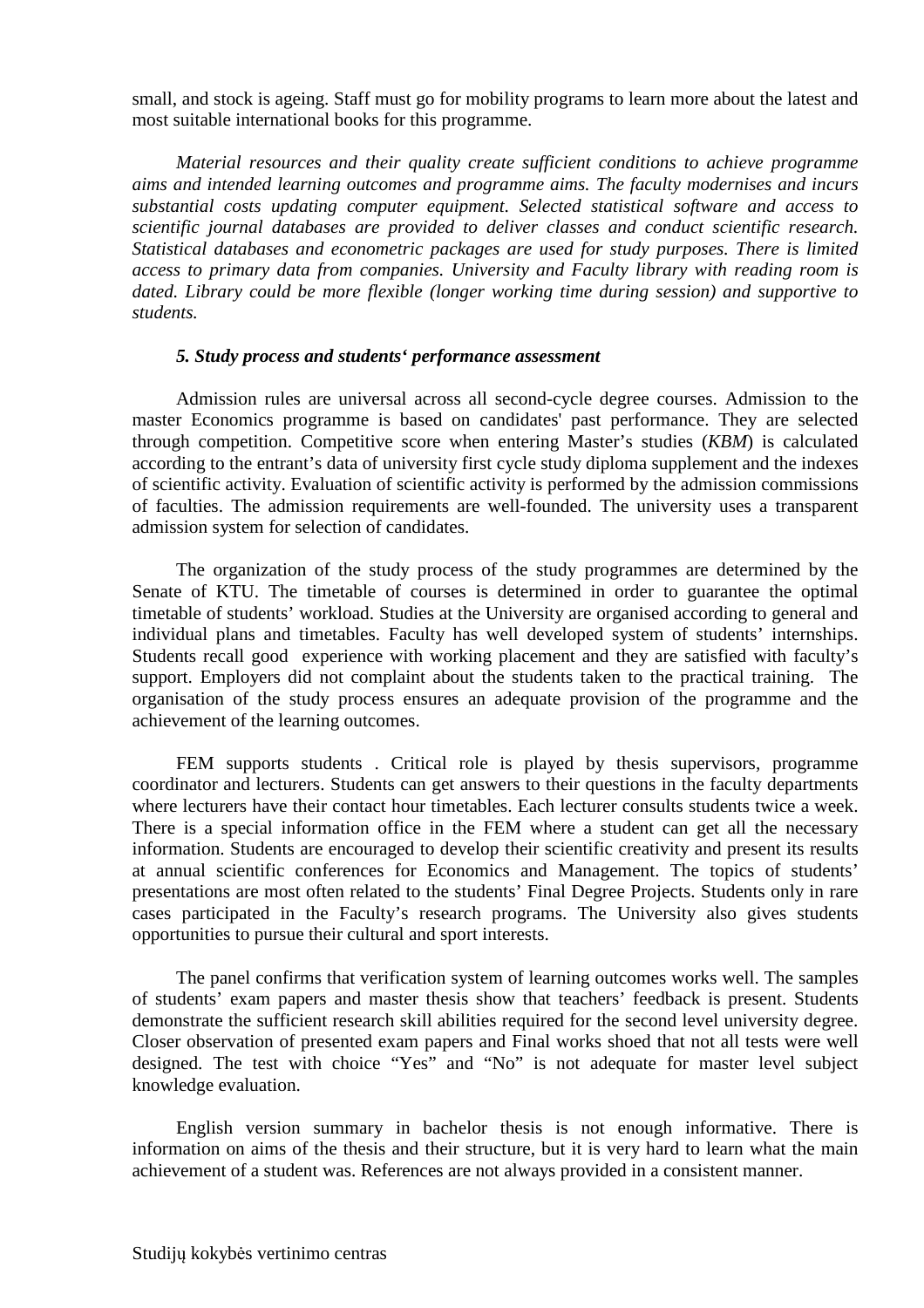The positive practice is that University and Faculty try to prevent and exclude unethical behaviour of teachers and students. The faculty owns software to test papers suspected of plagiarism.

The faculty enables students taking part in mobility programmes by collaborating with multiple foreign universities under international programmes such as e.g. ERASMUS and based on bilateral agreements. Students are eligible for financial support from the University. This policy seems to be effective on bachelor level. Over last 5 years, 183 students of Economics completed part of their degree course abroad, and 22 their professional practice as well. In the same way 163 foreign students came to the faculty. But only 18 students of the master Economics programme left for fixed period of their studies abroad. During the visit Faculty administration expressed concern about it. They explained that by the fact that the majority of students in the second cycle are employed and start their career, which limits their possibilities to use the offered opportunities to go abroad The Faculty should consider strategy for increasing the mobility rates of second cycle students.

Faculty administration takes efforts to ensure feedback from the students. An important role plays "Round Tables"- meetings with students organized by administration every month. Additionally, students have a possibility to evaluate study programme filling structured questionaire on main complains about the programme and teaching quality.

The panel was particularly pleased to find the Faculty strives to raise international profile of studies. But the efforts to upgrade international level of programme should be more intensive. Employers expressed opinion, that being more internationally oriented graduates will have more opportunities to be employed.

Organization of teaching process, didactic, scientific and social support is beneficial for achieving intended learning outcomes and the grading system enables correct assessment of achieved learning outcomes. Despite the fact that majority of professors apply modern teaching and students' achievement methods students would like to see more possibilities to develop their skills of using virtual learning environment. Discussions with employers and alumni also showed that more case studies related to the practical issues should be applied. Expert team shares alumni opinion that cases-based teaching strategy should be intensively developing; case studies should be used not only during classes but also during exams. Employers suggested to teach more analysis related to the particular sector. Most students positively asses the support and those more critical said that their personality is developed. Nevertheless, study programme face a problem with part-time master students dropout rate. The Faculty should concentrate its efforts on investigating reasons for high dropout rates and implement adequate measures to improve current situation.

*In summary, the procedures of admission to Economics master study programme are well documented amdtransparent; the competitive score enables to ensure fair competition. The study process and didactic performance are organised in the way that allows achieving defined learning outcomes. Students feel appropriate support from teachers and administration. The created feedback system allows to react upon the students' and other stakeholders' needs and the changes on the labour market. Graduates and students confirm high level of scientific and social support. Didactic process is organised appropriately, but interactive teaching methods should be used more often. Case-based teaching strategy should be intensively developing; case studies should be used not only during classes but also during exams. International exchange activity should be more active. There should be stronger emphasis on internalization of studies and scientific research for both teachers and students.*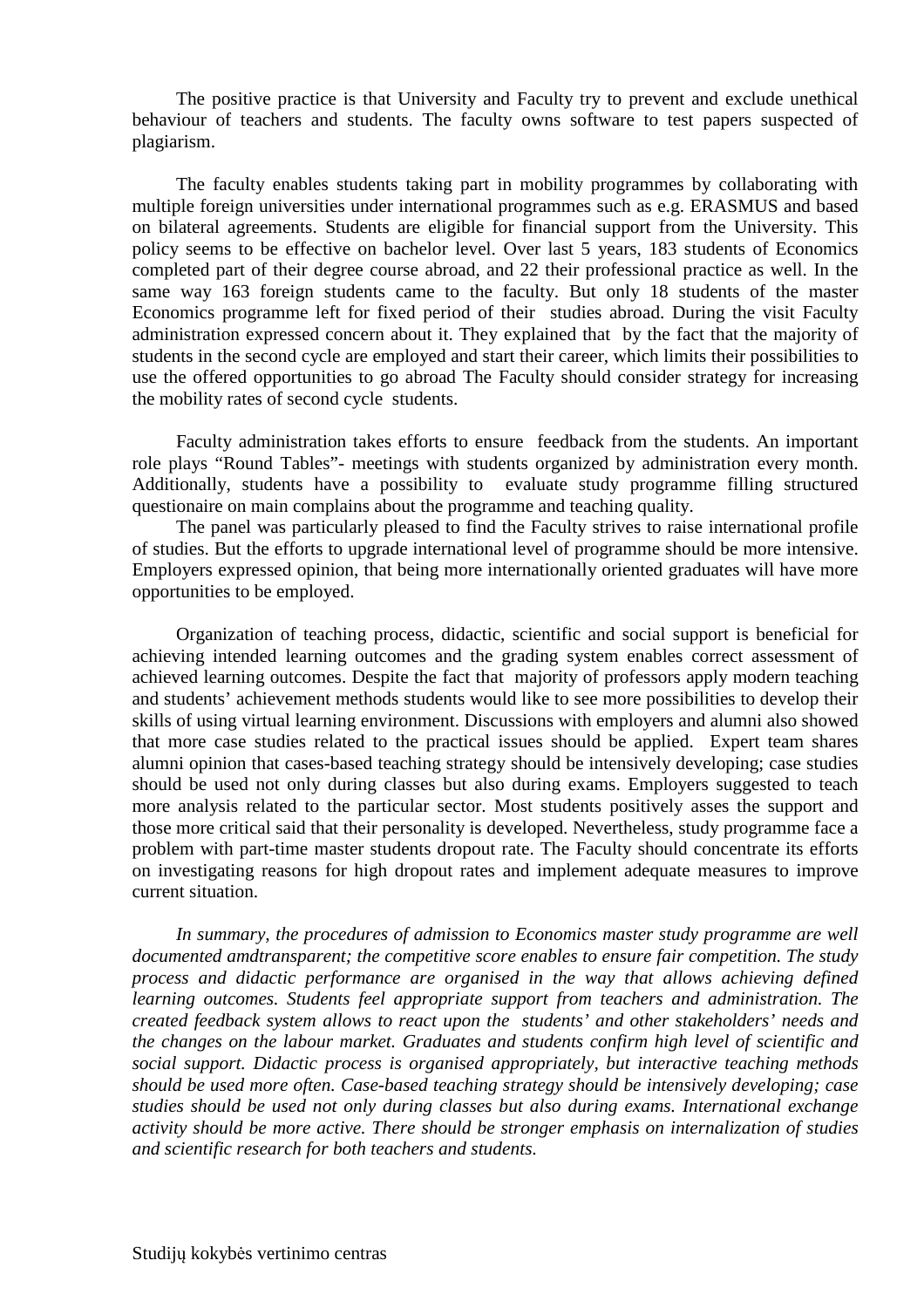#### *6. Programme management*

The programme is managed both by representatives of faculty, administrative bodies and collective bodies i.e. the Faculty Council and the Study Programme Committee. Deans are overlooking and supervising the on-going organisation of education. The so-called Programme coordinator plays a special role involving reviewing objectives and learning outcomes from standpoint of domestic, regional and local labour markets, also from the viewpoint of students, EU objectives and international qualifications requirements posed for economists.

The Study Programme Committee consists of representatives of administration, students and external social partnerts. It generates the ideas about new programmes and changes in the ongoing ones, selects and assesses quality of major programmes and puts forward propositions how improve the quality of education. Key decisions are made by the Faculty Council and University Senate. The above-mentioned systems reflects decisional structure characteristic for Central and Eastern European universities. The decision making process in the management system seems transparent.

The education process and its outcomes and monitored and analysed at the faculty level on a continuous basis. Information is collected from students, who can assess quality of classes after each academic term and teachers via electronic surveys. Gathered information is then discussed on various forums at faculty level, which include the external stakeholders as well. The outcomes they produce are factored in by the Study Programme Committee and by assessment commission as well as faculty governing bodies appraising employees. The Panel is pleased to find that relatively detailed statistics concerning those who are assessing are published on-line on faculty's website. Also taken into account are opinions expressed by representatives of businesses and institutions where students have their professional practices. Teaching staff is systematically appraised and classes observed.

SER refers to long-standing tradition in building quality assurance system and lists numerous activities testifying that information on achieved learning outcomes is collected and analysed with stakeholders. This causes some implemented changes, however, no relevant document is provided. The faculty needs a single document holistically regulating quality policy.

An interesting survey concerning quality of programme was carried out in 2012 among students, lecturers, graduates and employers. It generally creates a positive picture, especially according to employers and graduates. Lecturers complain about commitment exhibited by nonpaying students, whilst students negatively perceive time allocation by lecturers during classes. An equally positive picture of quality is painted by results of student assessments: about 2/3 of students ranked the programme 4.4 on five-point scale. The faculty makes efforts to enrich internal quality assurance system. The panel appreciates these efforts; however it is recommended to reflect on the outcomes of the programme management and quality assurance system in a more rigorous way. The annual report covering the outcomes of such analysis would be very useful.

*Bearing in mind the aforementioned, it is fair to conclude that both programme management and task division between the main University's and faculty's governing bodies is transparent. Surveys on students, graduates and employers satisfaction are carried out on a regular basis. Achieved learning outcomes are exceptionally well assessed by main stakeholders i.e. students, graduates and employers. Key solutions regarding quality assurance are discussed at the university level. Programme delivery is monitored on systematic basis, it's results are analysed and give ground to implementing changes. This process involves both internal and external stakeholders. The faculty make efforts to enrich internal quality assurance system. The*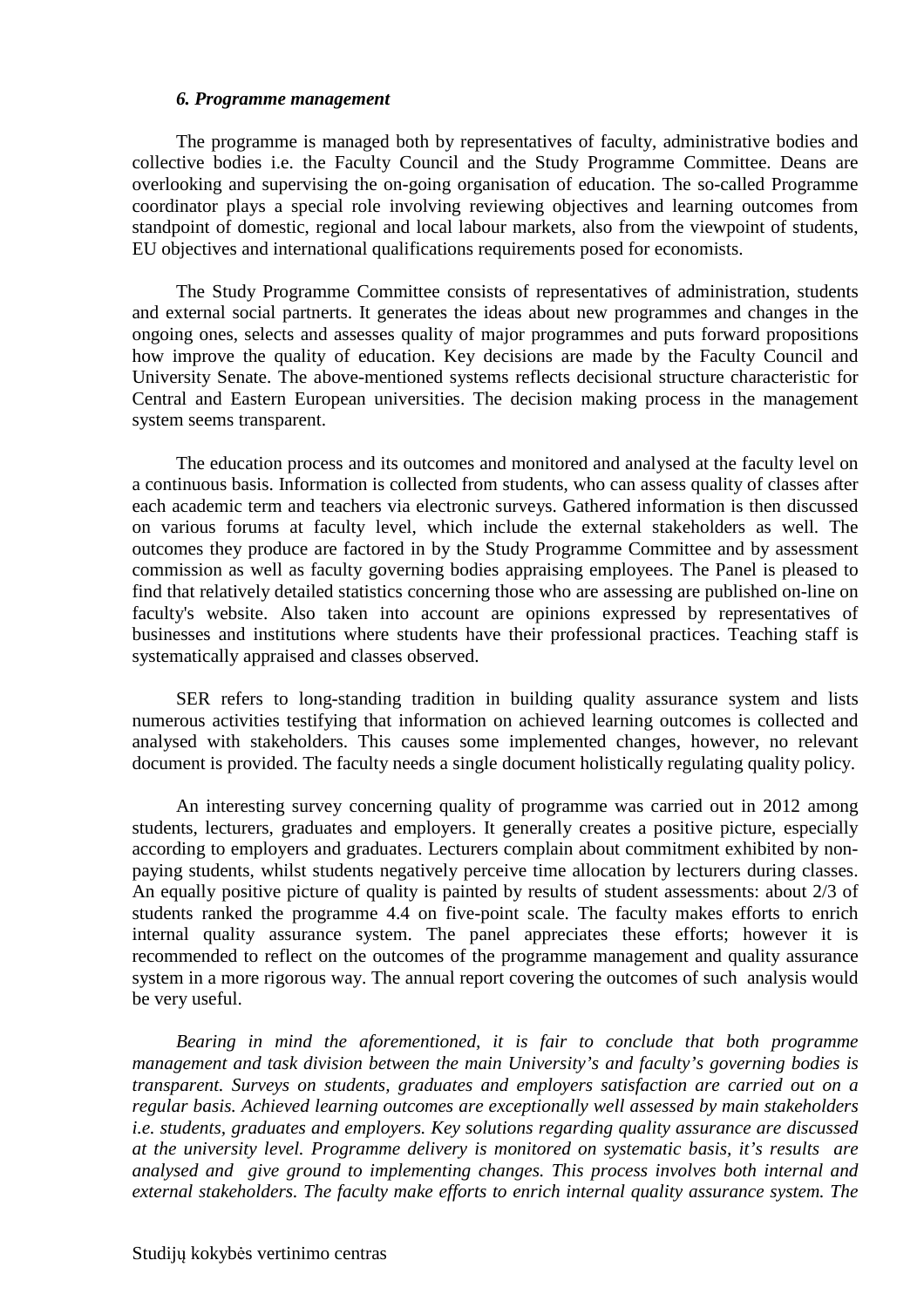*panel appreciates these efforts, however it is recommended to analyze the outcomes of the programme management and quality assurance system in a more rigorous way. The annual report covering the outcomes of such an analysis would be very useful.* 

#### III. RECOMMENDATIONS

3.1. Panel recommends to reconsidering learning outcomes defining them more linked to the profile of the programme. Emphasise on international content and an international culture in the learning outcomes should be visible.

3.2. Panel advice the Faculty to consider offering more classes, which developed advanced analytical competences and expanded knowledge on social and economic environment. Administration is encouraged to consider shortening of the programme and use it as a tool to advertise of the programme and attract new students.

3.3. Teachers who publish the results of their scientific research in high rated international scientific journals abroad should be more supported and encouraged for this activity.

3.4. It is recommended to ensure better access to primary statistical data and update library stock.

3.5. Wider usage of virtual learning environment is recommended. Implementation of more case studies related to the practical issues would be beneficial.

3.6. Faculty should consider the possibilities to improve mobility rates of master students.

3.6. Expert team recommends more rigorous orientation on programme outcomes and quality assurance system. The analysis of implementation of programme outcomes in the annual report is recommended.

#### IV. SUMMARY

After discussions with the students, graduates/alumni, employers/social partners, teaching staff, and administration expert team found enough evidence that the expectations for this master programme are met.

Good practice of master of Economics study programme:

• Programme aims and learning outcomes are consistent with the master of Economic studies. Internal and external stakeholders are engaged in the improvement of all aspects of programme.

• Due to the changes in the programme structure (implimented last year) a new modular system was introduced. It now better meets the expectations and needs of students. Modernization of programme effects on the good acceptance of the graduates in the Lithuanian labour market.

• External stakeholders actively support the programme, and are intended to continue a wide scale cooperation. Staff is highly valued as the most important value of the programme.

• Faculty administrations provide policy of modernization and regularly invest to improvement of learning facilities, computer laboratories software an human recourses.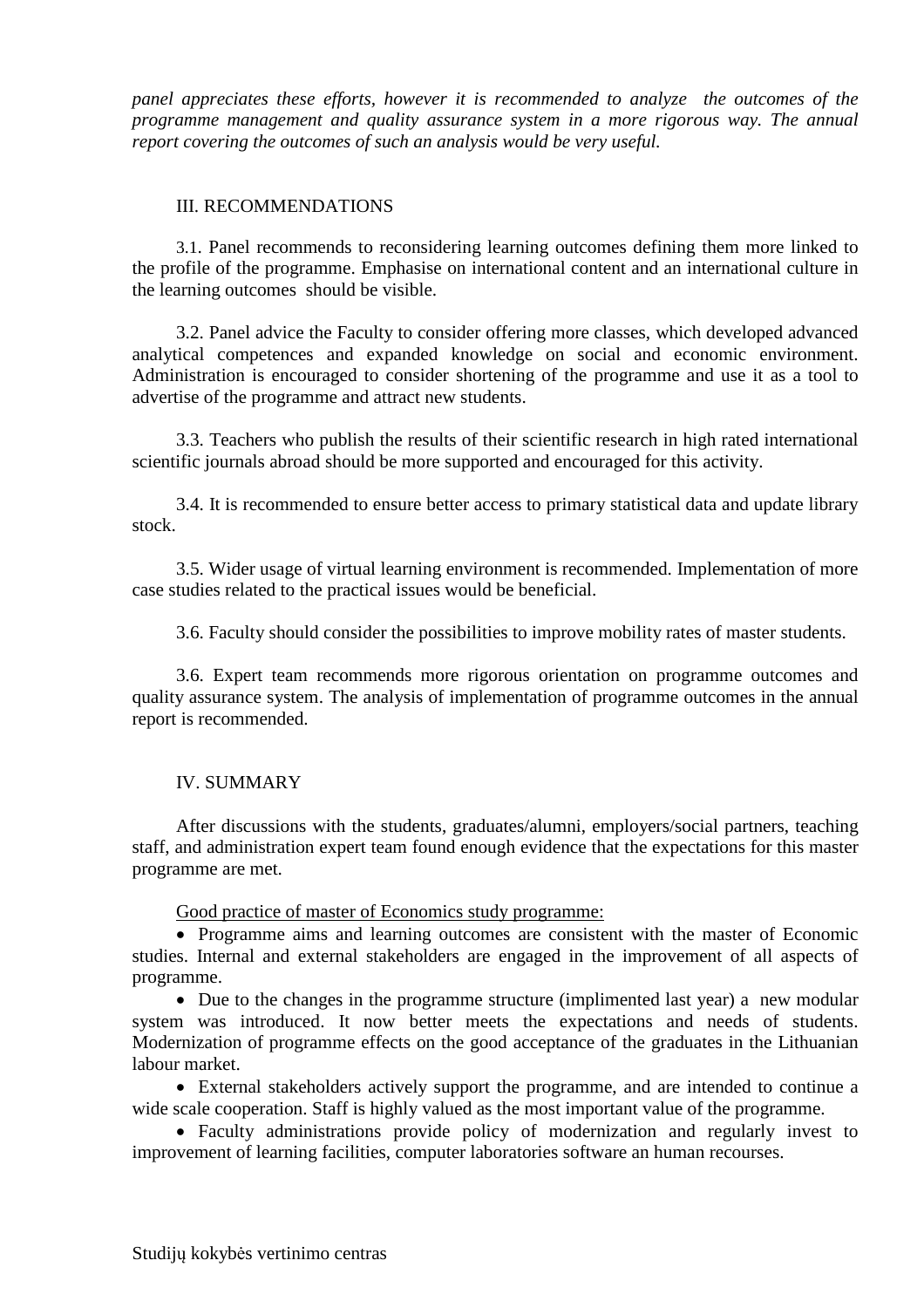• Good feedback from students regarding study orocess and content of programme programme. Intresting "Round Tables"practice – meetings and disscusions with students and administration.

• Faculty collects and analyses information regarding study process and study content on a regular basis, and takes actions to solve arising problems. The advanced Academic Information System is very positive practice at the Faculty's and the University's level.

#### **1. Programme aims and learning outcomes**

Programme aims and learning outcomes are well defined and correspond to the the second level studies requirements. Stakeholders took part in the designing of the intended LO. Information about the study programme, its intended LO is documented and available at KU website. Learning outcomes should better reflect the profile of Economics programme, more clearly reflecting the international direction and international aspects.

#### **2. Curriculum design**

Programme structure, its content allows to achieve defined learning outcomes. The changes introduced in Economic programme during last academic year are reasonable, the new structure and workload is balanced. The programme should more widely cover contemporary economic problems. Case-based strategy should be considered. The team recommends considering the shortening of the studies, which could become competitive advantage.

#### **3. Teaching staff**

The teaching staff are professional and skilled. Social partners, students and graduates are very satisfied with didactic experience of the professors. Teachers are engaged in research, related to to their taught subjects. The staff recruitment policy could be improved by inviting more professors from outsidethe university. The knowledge of English language of some teachers could be improved.

#### 4. **Facilities and learning resources**

Material resources and their quality create favourable conditions for the achievement of learning outcomes. Faculty administration invested substantial resources to update computer laboratories, software and other learning facilities. Students have comfortable access to modern information databases. There is a need to insure access to primary information sources and newest business data. The Faculty library stock should be updated*.* 

#### **5. Study process and students' performance assessment**

Students support is one of the priorities of administration and academic staff. Admission procedures are clear and transparent, available online. The process of master students assessment is well functioning. Existing Academic Information System is modern and student oriented.

The students participation in scientific activity and research project should be more active. The master students' international exchange rate is not sufficient and should be improved.

#### **6. Programme management**

The administration and the staff understand that quality assurance plays decisive role in modern university education. Uuniversity has a general quality assurance system which involves main stakeholders. Programme Quality monitoring on regular basis is one of the key stone of programme management. The efforts of Faculty to this direction can be more intensive. The annual report on quality is desirable.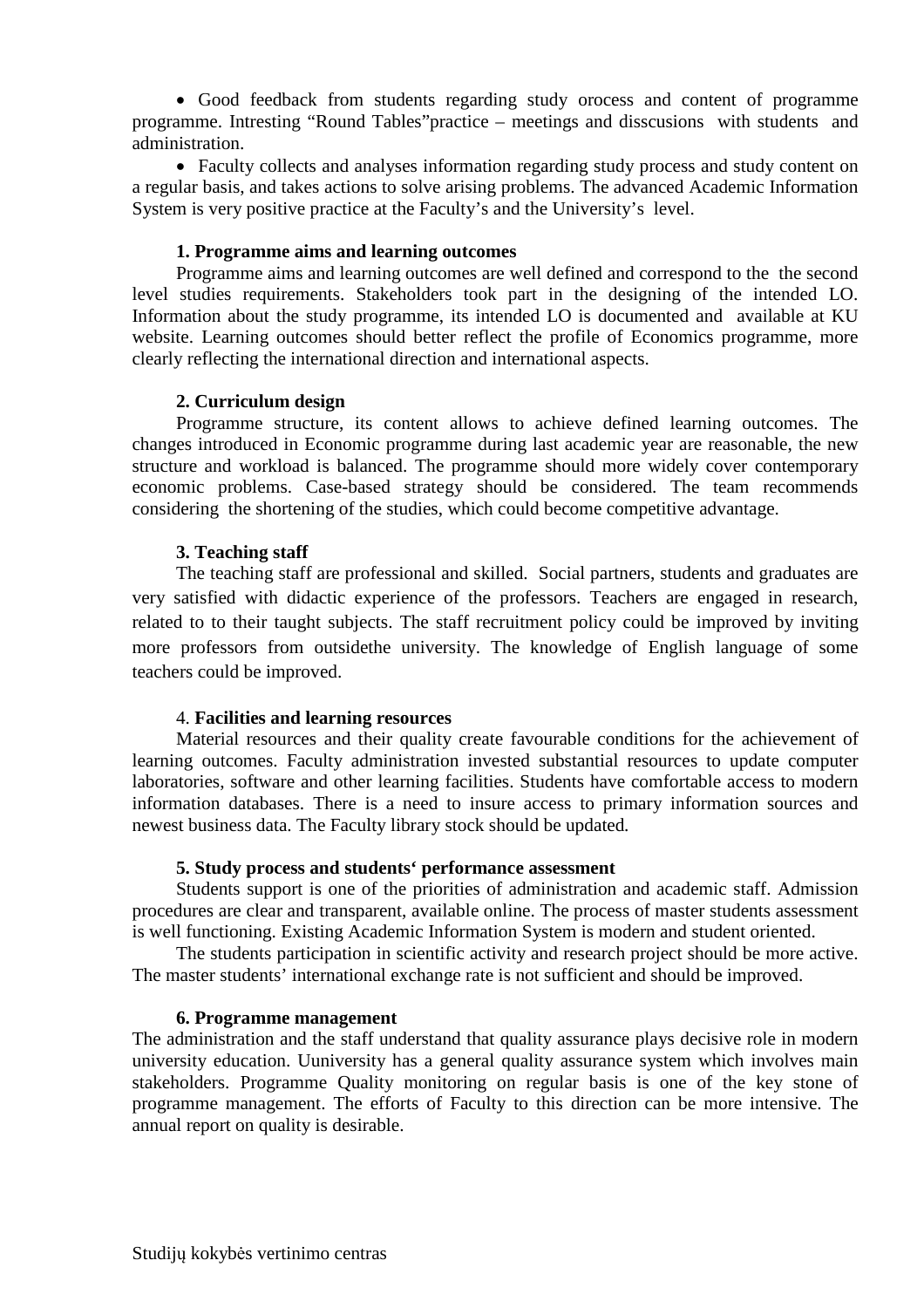#### V. GENERAL ASSESSMENT

The second level study programme *Economics* (state code 621L 10008) of Kaunas University of Technology is given **positive** evaluation.

| No. | <b>Evaluation Area</b>                             | <b>Evaluation Area</b><br>in Points* |
|-----|----------------------------------------------------|--------------------------------------|
|     | Programme aims and learning outcomes               |                                      |
| 2.  | Curriculum design                                  |                                      |
| 3.  | Teaching staff                                     |                                      |
| 4.  | Facilities and learning resources                  |                                      |
| 5.  | Study process and students' performance assessment |                                      |
| 6.  | Programme management                               |                                      |
|     | <b>Total:</b>                                      | 19                                   |

*Study programme assessment in points by evaluation areas*.

\*1 (unsatisfactory) - there are essential shortcomings that must be eliminated;

2 (satisfactory) - meets the established minimum requirements, needs improvement;

3 (good) - the field develops systematically, has distinctive features;

4 (very good) - the field is exceptionally good.

Grupės vadovas:

Team leader: Prof. dr. Mieczyslaw Socha

Grupės nariai:

Team members: Dr. Michael Emery Assoc. prof. dr. Maija Šenfelde Prof. dr. Vytautas Juščius

Andrius Zalitis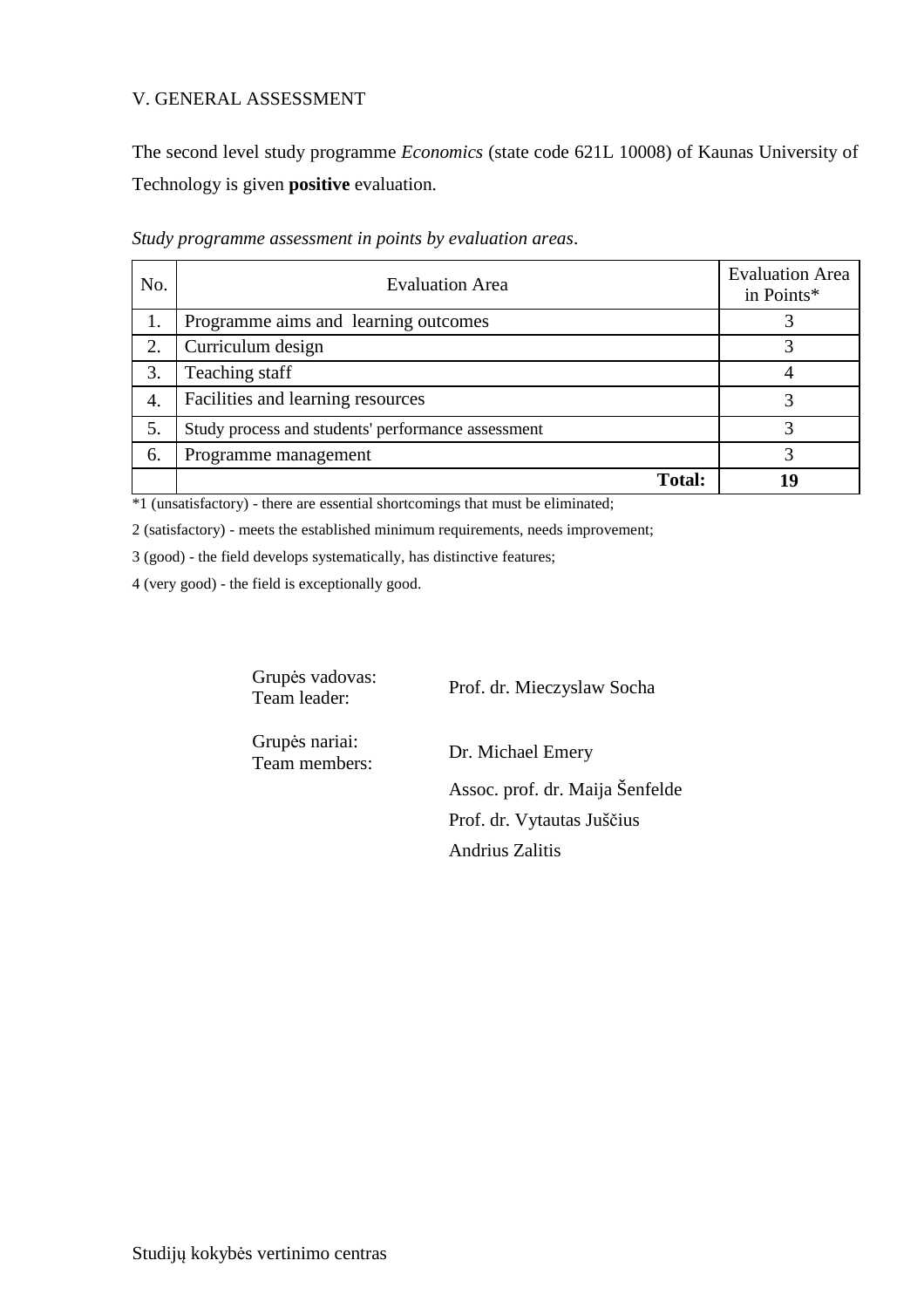#### **KAUNO TECHNOLOGIJOS UNIVERSITETO ANTROSIOS PAKOPOS STUDIJŲ PROGRAMOS** *EKONOMIKA* **(VALSTYBINIS KODAS – 621L10008) 2013-02-06 EKSPERTINIO VERTINIMO IŠVADŲ NR. SV4-41 IŠRAŠAS**

#### **<...>**

#### V. APIBENDRINAMASIS ĮVERTINIMAS

Kauno technologijos universiteto studijų programa *Ekonomika* (valstybinis kodas – 621L10008) vertinama **teigiamai.**

| Eil.<br>Nr. | Vertinimo sritis                                 | <b>Srities</b><br>jvertinimas,<br>balais* |
|-------------|--------------------------------------------------|-------------------------------------------|
| 1.          | Programos tikslai ir numatomi studijų rezultatai | 3                                         |
| 2.          | Programos sandara                                | 3                                         |
| 3.          | Personalas                                       | 4                                         |
| 4.          | Materialieji ištekliai                           | 3                                         |
| 5.          | Studijų eiga ir jos vertinimas                   | 3                                         |
| 6.          | Programos vadyba                                 | 3                                         |
|             | Iš viso:                                         | 19                                        |

\* 1 - Nepatenkinamai (yra esminių trūkumų, kuriuos būtina pašalinti)

2 - Patenkinamai (tenkina minimalius reikalavimus, reikia tobulinti)

3 - Gerai (sistemiškai plėtojama sritis, turi savitų bruožų)

4 - Labai gerai (sritis yra išskirtinė)

#### **<...>**

#### **IV. SANTRAUKA**

Po diskusijų su studentais, absolventais / buvusiais studentais, darbdaviais / socialiniais partneriais, akademiniu personalu ir administracija ekspertų grupė nustatė, kad yra pakankamai įrodymų, jog su šia magistrantūros programa susiję lūkesčiai pasiekiami.

Ekonomikos magistrantūros studijų programos geroji patirtis:

1. Programos tikslai ir numatomi studijų rezultatai atitinka ekonomikos magistrantūros studijas. Vidaus ir išorės socialiniai dalininkai dalyvauja tobulinant visus programos aspektus.

2. Atlikus programos sandaros pakeitimus (kurie įvykdyti praėjusiais metais), įdiegta nauja modulių sistema. Ši sistema labiau atitinka studentų lūkesčius ir poreikius. Programos modernizavimas daro teigiamą poveikį sėkmingam absolventų įsiliejimui į Lietuvos darbo rinką.

3. Išorės socialiniai dalininkai aktyviai remia programą ir ketina toliau plačiai bendradarbiauti. Personalas yra labai vertinamas kaip svarbiausia šios programos stiprybė.

4. Fakulteto administracija vykdo modernizavimo politiką ir nuolat investuoja į mokymo priemones, kompiuterių laboratorijų programinę įrangą bei žmogiškuosius išteklius.

5. Studentai sklandžiai teikia grįžtamąjį ryšį apie studijų eiga ir studijų programos turinį. Įgyvendinama įdomi "apvalaus stalo", t. y. susitikimų ir pokalbių su studentais bei administracija, praktika.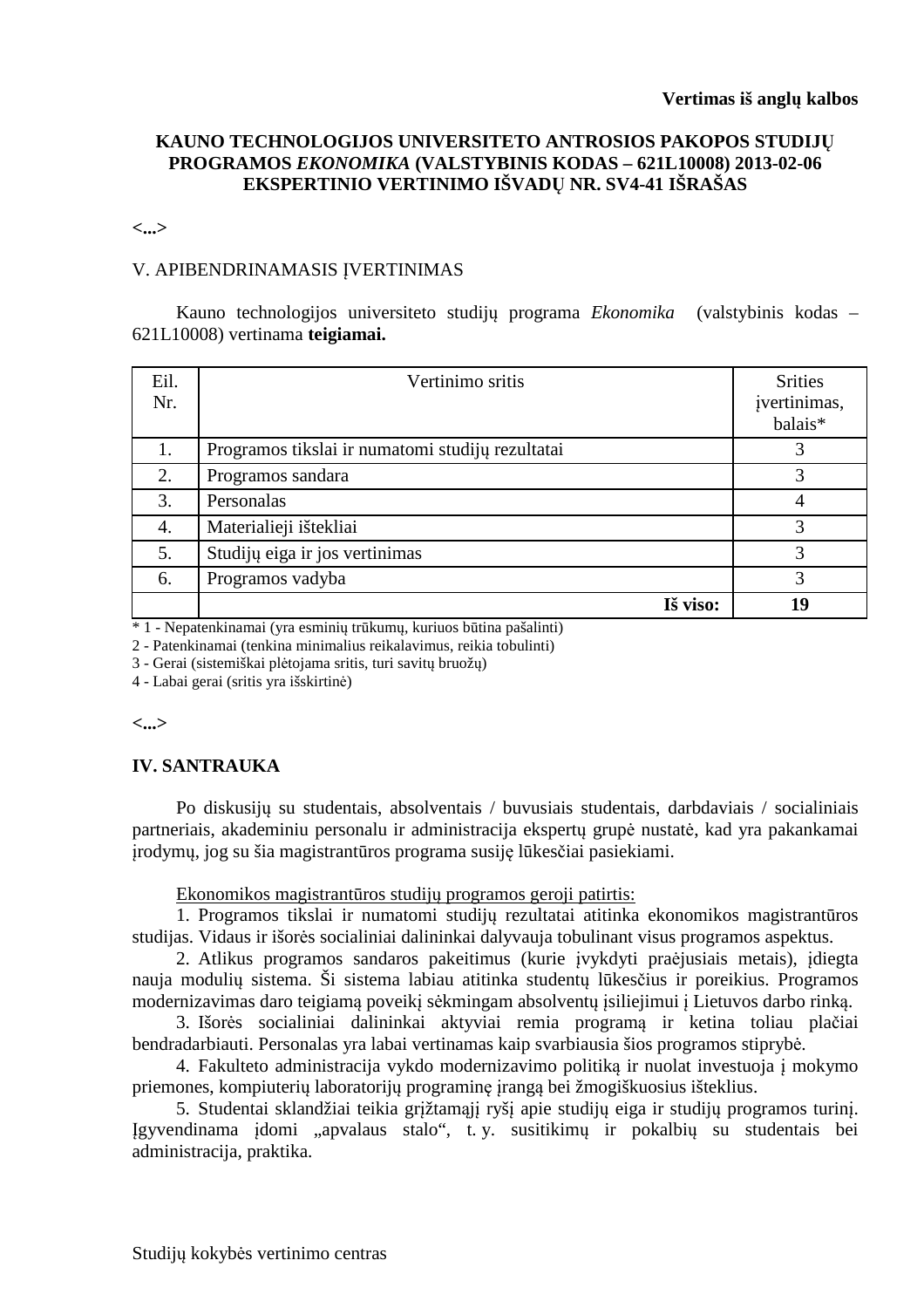6. Fakultete reguliariai renkama ir nagrinėjama informacija apie studijų eigą ir studijų turinį, imamasi veiksmų kylančioms problemoms spręsti. Labai teigiama patirtis yra pažangi akademinio informavimo sistema, taikoma fakulteto ir universiteto lygmenimis.

#### **1. Programos tikslai ir numatomi studijų rezultatai**

Programos tikslai ir numatomi studijų rezultatai aiškiai apibrėžti ir atitinka antrosios pakopos studijų reikalavimus. Socialiniai dalininkai dalyvavo apibrėžiant numatomus studijų rezultatus. Informacija apie studijų programą, jos numatomus studijų rezultatus įtvirtinta dokumentuose ir pateikta KTU interneto svetainėje. Numatomuose studijų rezultatuose turėtų aiškiau atsispindėti ekonomikos programos profilis, tarptautinė kryptis ir tarptautiniai aspektai.

#### **2. Programos sandara**

Programos sandara ir turinys suteikia galimybę pasiekti numatomus studijų rezultatus. Ekonominės programos pakeitimai, atlikti paskutiniaisiais mokslo metais, yra pagrįsti, naujoji sandara ir darbo krūvis subalansuoti. Tačiau ši programa turėtų apimti daugiau šiuolaikinių ekonominių problemų. Reikėtų apsvarstyti atvejais pagrįstą strategiją. Grupė rekomenduoja apsvarstyti, ar nereikėtų trumpinti studijų trukmės – tai būtų konkurencinis pranašumas.

#### **3. Akademinis personalas**

Akademinis personalas yra profesionalus ir kvalifikuotas. Socialiniai partneriai, studentai ir absolventai labai patenkinti pedagogine dėstytojų patirtimi. Dėstytojai dalyvauja su jų dėstomais dalykais susijusiuose moksliniuose tyrimuose. Personalo įdarbinimo politiką būtų galima patobulinti pasikviečiant daugiau dėstytojų iš išorės. Kai kurie dėstytojai galėtų pagilinti savo anglų kalbos žinias.

#### 4. **Materialieji ištekliai**

Materialieji ištekliai ir jų kokybė sudaro palankias sąlygas numatomiems studijų rezultatams pasiekti. Fakulteto administracija investavo daug išteklių, kad atnaujintų kompiuterių laboratorijas, programinę įrangą ir kitas mokymo priemones. Studentai turi geras galimybes naudotis naujausiomis informacinėmis duomenų bazėmis. Būtina užtikrinti galimybę naudotis pirminiais informacijos šaltiniais ir naujausiais verslo duomenimis. Reikėtų atnaujinti bibliotekos išteklius.

#### **5. Studijų eiga ir jos vertinimas**

Parama studentams yra vienas iš administracijos ir akademinio personalo prioritetų. Priėmimo tvarka aiški ir skaidri, ji nurodyta interneto svetainėje. Magistrantūros studentų vertinimo procedūra veikia gerai. Dabartinė Akademinio informavimo sistema šiuolaikiška ir orientuota į studentą.

Studentai turėtų aktyviai dalyvauti mokslinėje veikloje ir mokslinių tyrimų projektuose. Magistrantūros studentai nepakankamai gausiai dalyvauja tarptautiniuose mainuose; dalyvavimo rodiklius reikėtų pagerinti.

#### **6. Programos vadyba**

Administracija ir personalas supranta, kad kokybės užtikrinimas yra lemiamas teikiant šiuolaikinį universitetinį išsilavinimą. Universitetas taiko bendrą kokybės užtikrinimo sistemą, kurioje dalyvauja pagrindiniai socialiniai dalininkai. Kertinis vadybos programos akmuo yra reguliari programos kokybės stebėsena. Fakultetas galėtų dėti daugiau pastangų šioje srityje. Pageidautina, kad būtų kasmet rengiama kokybės ataskaita.

#### **III. REKOMENDACIJOS**